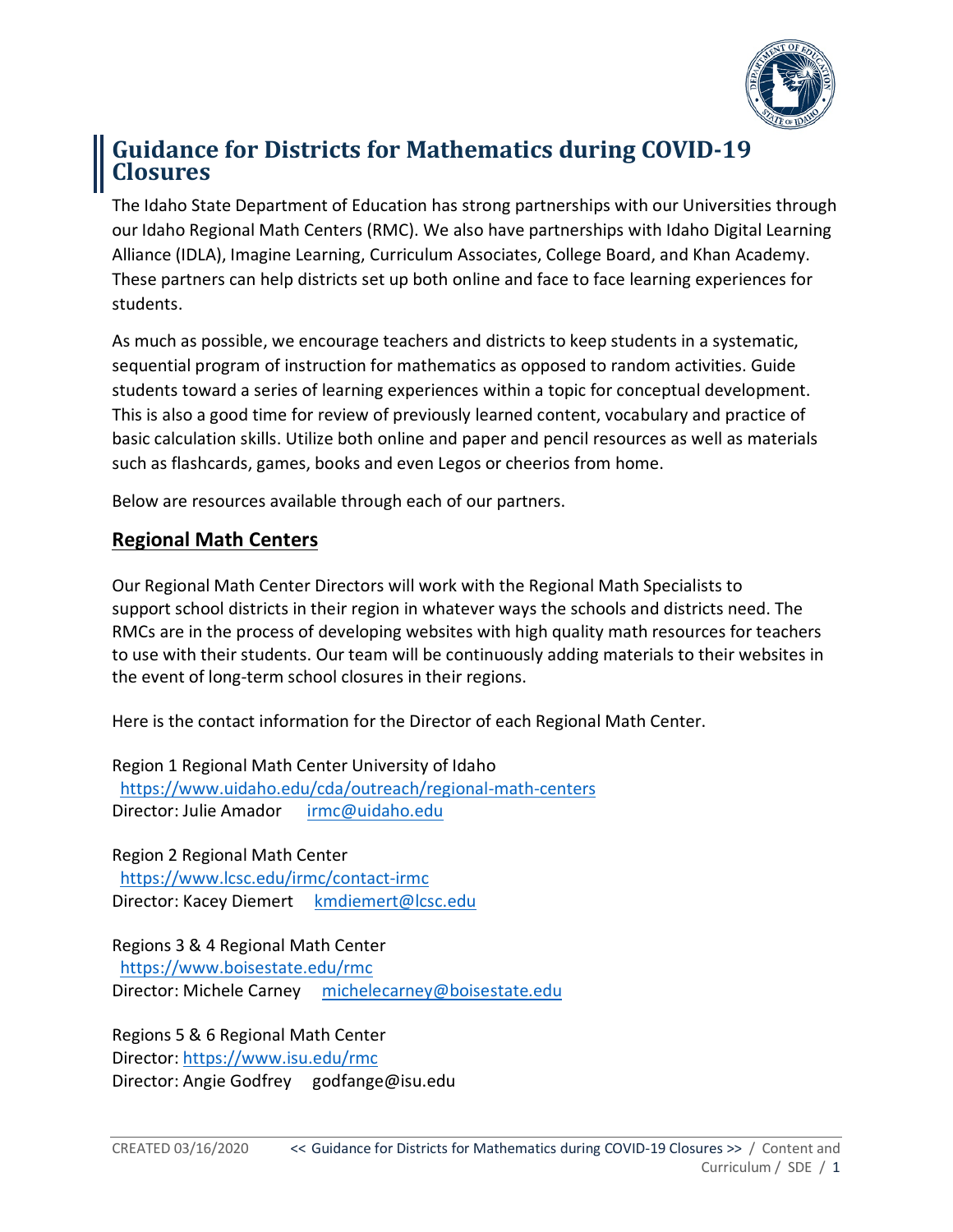# **Idaho Digital Learning Academy**

Math Teachers can go to [eday.idahodigitallearning.org](http://eday.idahodigitallearning.org/) to sign up for full course content from IDLA. The content is created by Idaho teachers to the Idaho Standards. Math content is available through IDLA for the following classes:

Algebra 1A Algebra 1B Algebra 2A Algebra 2B College Algebra Math 7A Math 7B Math 8A Math 8B **Trigonometry** Integrated Math A Integrated Math B

Other subjects are also available. See [eday.idahodigitallearning.org](http://eday.idahodigitallearning.org/) for more information.

IDLA is also organizing resources in the Idaho Digital Learning Portal at https://perc.sde.idaho.gov. Both teachers and parents can find resources for math instruction here.

## **Imagine Math**

Imagine Learning partners with the Idaho State Department of Education to provide licenses for [Imagine Math Pre K-2,](https://www.imaginelearning.com/math/prek-2) and [Imagine Math 3+](https://www.imaginelearning.com/math/3-8) to Idaho students. If your district/school is already using Imagine Math, please feel free to roster additional students as necessary. If you need help rostering additional students, please email [idaho2020@imaginelearning.com.](mailto:idaho2020@imaginelearning.com) Here is a flyer to send home to parents for at-home access:

#### [English Parent Letter](https://imaginelearning.app.box.com/s/p7mrmjogjtnyac8lmvhq52de245pqzp0/file/632760788991) [Spanish Parent Letter](https://imaginelearning.app.box.com/s/p7mrmjogjtnyac8lmvhq52de245pqzp0/file/632761104550)

Offline materials for students are available through the teacher portal found here: [Imagine](https://math.imaginelearning.com/users/sign_in)  [Math Teacher Login.](https://math.imaginelearning.com/users/sign_in) Once teachers log in, click on Content, then Teaching Resources and select their respective grade level.

If your district or school isn't currently using Imagine Math, please fill out the following survey and Imagine Learning will be in touch with next steps.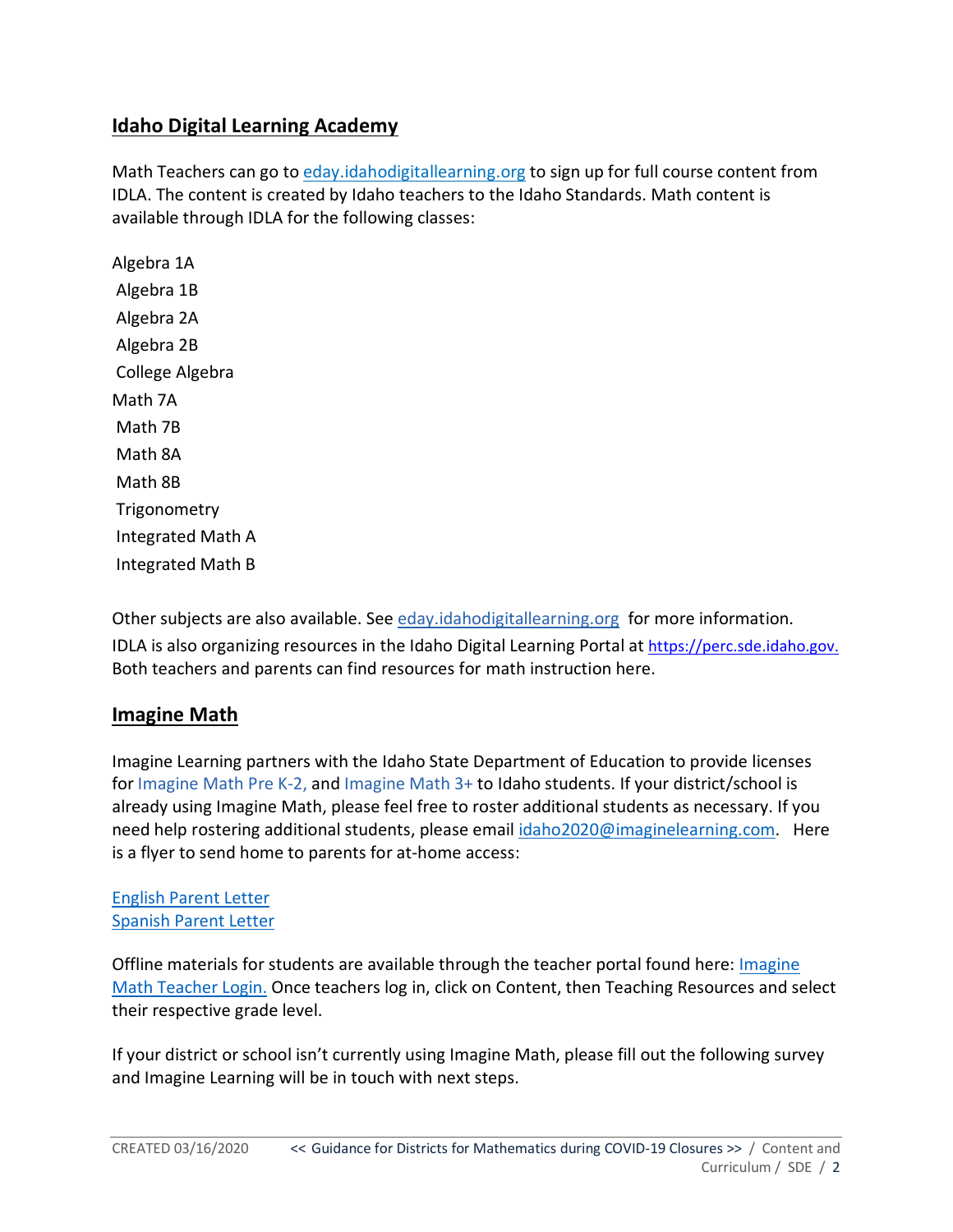#### [quick survey](https://nam02.safelinks.protection.outlook.com/?url=https%3A%2F%2Fil.az1.qualtrics.com%2Fjfe%2Fform%2FSV_eLqtZHIBxLWc6vH&data=02%7C01%7Cemily.bybee%40imaginelearning.com%7C485b770b230e43bfe5d408d7c7a92d2f%7Cd99998669d2c4a65b3be06a4bd34f3fb%7C0%7C0%7C637197401744145303&sdata=qsCQDq%2BguZQOTZVvQ%2B7ivrGSftEF3S%2FZsrrozvhkTbg%3D&reserved=0)

For more information about the products and home use, for both educators and parents, please visit [www.imaginelearning.com/at-home.](http://www.imaginelearning.com/at-home)

For any other questions, please email [idaho2020@imaginelearning.com.](mailto:idaho2020@imaginelearning.com)

#### **Duration of the free-of-charge licenses**

Licenses will be available until the end of the school year (through June 2020).

#### **Professional Development**

Imagine Learning will provide limited onsite professional development. Professional development will be offered in the form of on-demand training through Imagine University and webinars, as scheduled. Educators will also have access to our Customer Care line and families using Imagine Math 3+ will have access to live teachers. As we all adapt to these changes, we anticipate support needs increasing significantly and are making every effort to support schools and parents. We appreciate your patience during this transitional time.

# **i-Ready by Curriculum Associates**

Many districts in Idaho already have technology set up with Curriculum Associates as existing clients or as part of the K-2 Math Screener Pilot.

In response to COVID-19 related school closures nationwide, **Curriculum Associates has launched** [i-Ready.com/AtHome](http://www.i-ready.com/AtHome) to give families and educators access to a library of K-8 p*rintable* at-home activity packs designed to reinforce key concepts and provide students with valuable self-directed exercises and practice during extended absences from school. Additionally, we are providing **District-level access to i-Ready teacher-assigned lessons and Learning Games at no charge until July 1, 2020** along with **f**ree initial virtual professional development and implementation support to educators and administrators as they transition to a blended and virtual education experience for their students.

#### **How to Participate**

**EXISTING partners**: For Districts who are already using i-Ready in some capacity, we are happy to offer **expanded** licensing free of charge through July 1, 2020. This offer applies to Districtlevel accounts that might need more licenses for an existing subject or grades, as well as those needing to add a subject or grade or Learning Games.

**NEW partners**: For Districts-level customers new to Curriculum Associates and i-Ready, we have created an easy way for students to bypass the adaptive diagnostic assessment and **directly access** teacher-assigned online instructional lessons and learning games. These licenses will be free of charge through July 1, 2020. At this time, we anticipate supporting up to